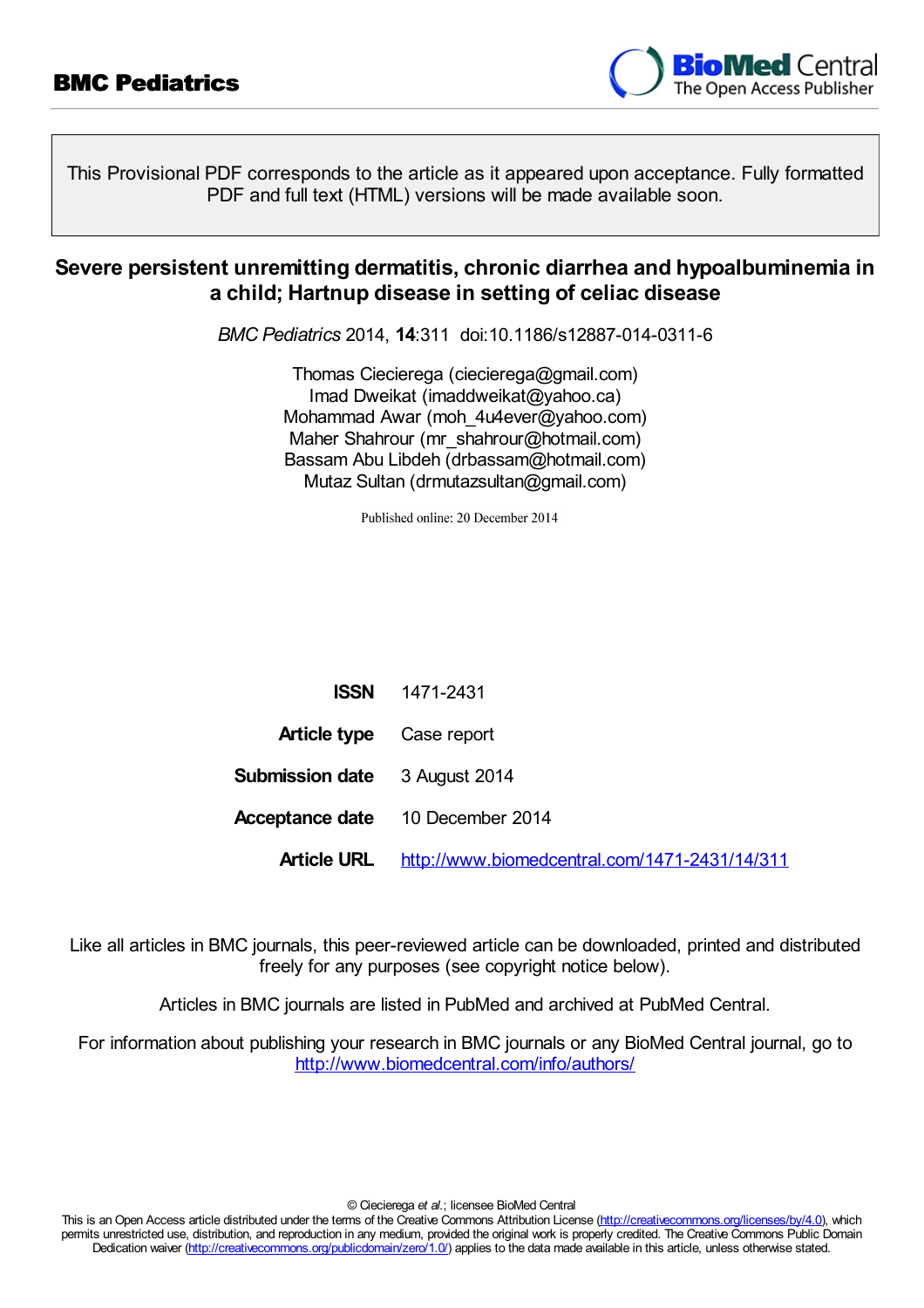# **Severe persistent unremitting dermatitis, chronic diarrhea and hypoalbuminemia in a child; Hartnup disease in setting of celiac disease**

Thomas Ciecierega<sup>1</sup> Email: ciecierega@gmail.com

Imad Dweikat $2$ Email: imaddweikat@yahoo.ca

Mohammad Awar<sup>3</sup> Email: moh\_4u4ever@yahoo.com

Maher Shahrour<sup>3</sup> Email: mr\_shahrour@hotmail.com

Bassam Abu Libdeh $3$ Email: drbassam@hotmail.com

Mutaz Sultan3\* Corresponding author Email: drmutazsultan@gmail.com

<sup>1</sup> New York Presbyterian, Weill Cornell Medical College, New York, USA

<sup>2</sup> An-Najah National University, P.O.BOX 7, Nablus, West Bank, Palestine

<sup>3</sup> Makassed Hospital, Alquds University, Medical College, Jerusalem, Palestine

### **Abstract**

### **Background**

Celiac disease (CD) is a complex autoimmune disorder that can lead to an inflammatory small intestinal villous atrophy and malabsorption.

Hartnup disease is an autosomal recessive disorder caused by increased urinary excretion of neutral amino acids. Co-occurrence of Hartnup disease and CD is extremely rare with only a single case reported.

### **Case report**

We report a 3-year girl with chronic diarrhea, Hypoalbuminemia and exfoliative erythema. She was diagnosed with celiac disease, which did not improve on gluten free diet. Hartnup disease was suspected and was confirmed by neutral aminoaciduria. Niacin was started and followed by dramatic improvement.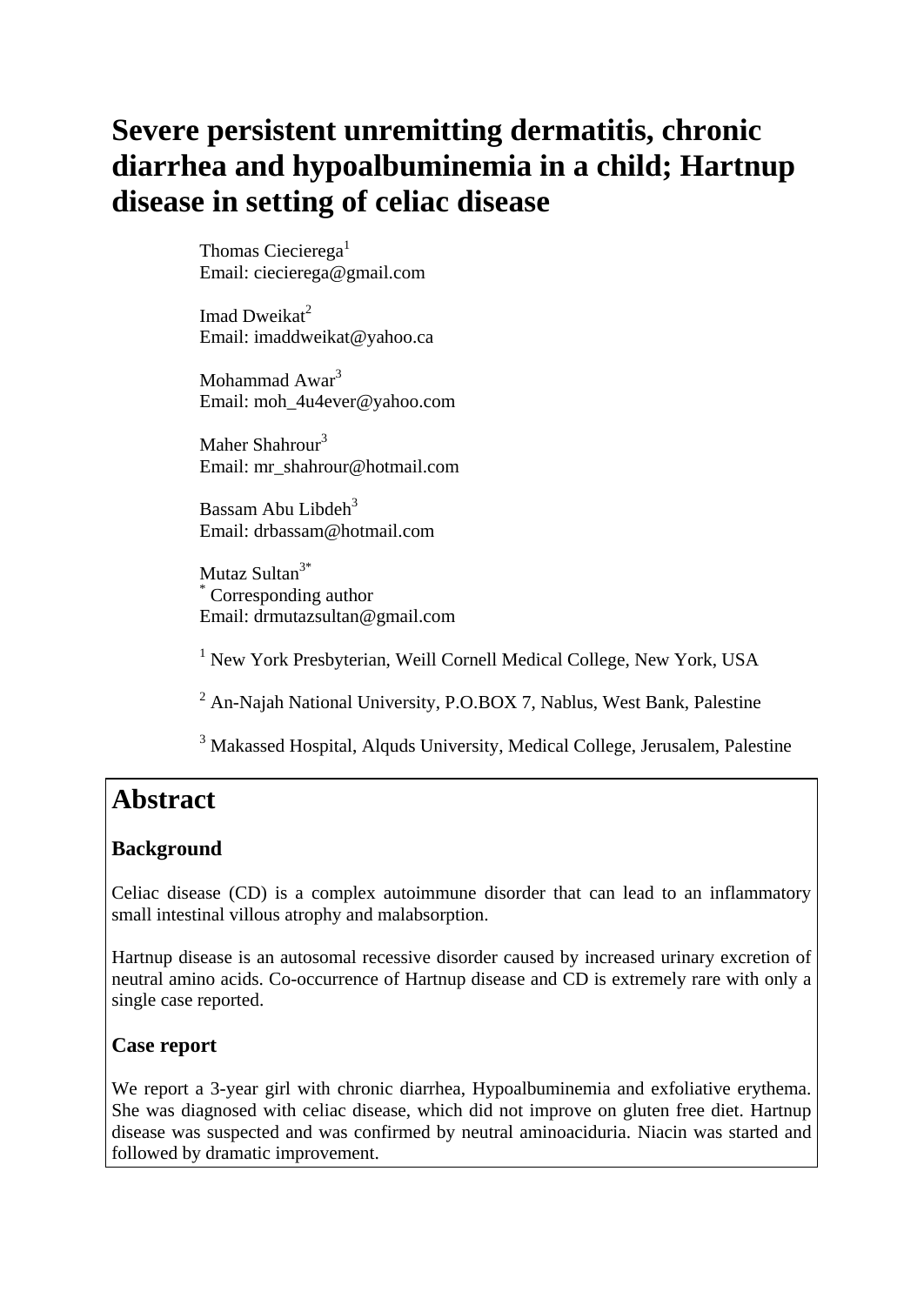### **Conclusion**

Presence of Celiac and Hartnup disease in single individual is very rare. Complete nutritional assessment of refractory celiac patient can reveal underlying nutritional deficiency.

## **Background**

Dermatoses are frequently the presentation of various metabolic and malabsorptive syndromes with Celiac Disease (CD) being the most common one. Celiac disease is an autoimmune, gluten-dependent enteropathy that leads to small bowel mucosal damage causing malabsorption of ingested nutrients. Exfoliative erythema can be found among celiac patients due to malabsorption of many microelements. While Celiac disease is a relatively common disorder in children, Hartnup disease is not.

Co-occurrence of Hartnup disease and CD is extremely rare with only a single case reported.

### **Case presentation**

A 3-year-old Palestinian girl was referred with primary complains of persistent chronic diarrhea and hypoalbumenemia since one year of age. Additional symptoms included significant photosensitivity and severe scaly skin rash involving face, neck, lower and upper extremities (Figures).

On further investigation, she also complained of painful recurring oral ulcers and very low energy level.

She was admitted for severe chronic malnutrition. Her physical exam was significant for abnormally low growth parameters (weight 10 kg and height 83 cm; both were two standard deviations (2SD) below normal), generalized pitting edema and mild abdominal distension without organomegly.

Initial evaluation included labs and stool studies. Abnormalities on initial laboratory evaluation included anemia (Hgb 10.1 g/dl reference range (11.5-16), and coagulation abnormalities (Prothrombin Time17.4 (13-14.5), INR 1.6, (1-1.14). Other pertinent results: alkaline phosphatase 171 U/L (100-320), ALT: 26 U/L (5-45), AST: 34 U/L (10-35), total protein: 6.2 g/dl (6-8), albumin 1.9 g/dl (3.6-5.20). Of note, rheumatoid factor, anti-nuclear antibody, Human Immunodeficiency Virus (HIV) status, vitamin B12, folate, ferritin level and urine organic acids were all normal.

Her Celiac screening was abnormal with tissue transglutaminase IgA antibodies (tTG) >200 U/ml (<12) and total IgA 150 mg/dl (14-123) She underwent upper endoscopy which revealed significant duodenal blunting ad scalloping. Biopsies were consistent with diagnosis of CD (Marsh scale 3b). Patient was started on nasogastric tube feeding with high-protein, gluten-free diet and supplemented with Total Parental Nutrition (TPN), intravenous (IV) zinc sulphate, microelements (Pediatrace) and multivitamins (Infuvite Pediatric). Of note, zinc level returned normal.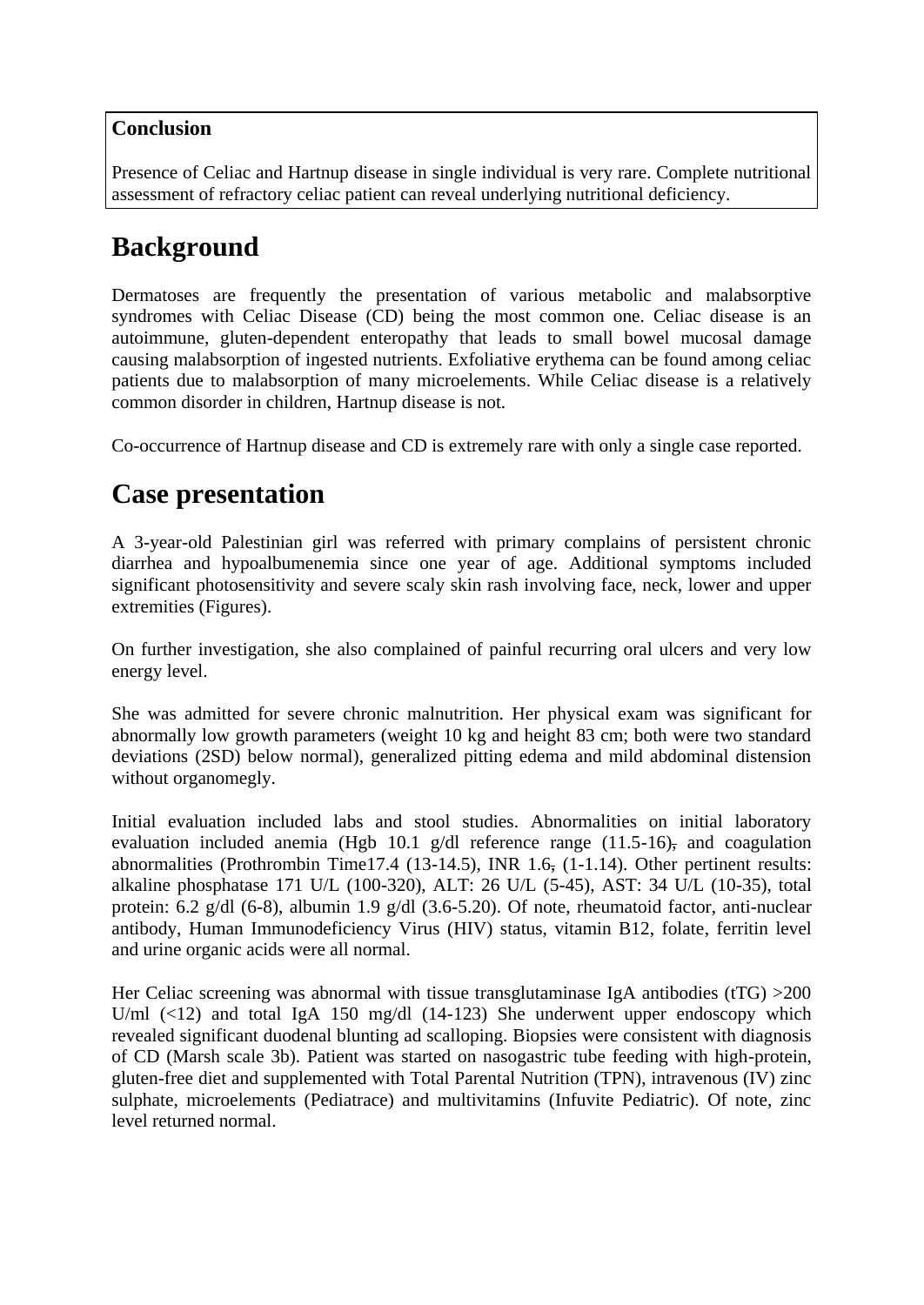Patient had only mild clinical and laboratory improvement after 2 weeks of aggressive treatment. She required multiple albumin infusion with only transient improvements. A shortcourse of parental steroids (Methylprednisolon 2 mg/kg, 10 days) for the suspicion of refractory CD also did not improve her clinical status. Because of combination of nonimproving clinical course and persistent symptoms, she was re-evaluated and suspected to have a niacin deficiency (The Pellagra) based on the distribution of the rash, photosensitivity, intractable chronic diarrhea and low mood (the 4D's: Diarrhea, Dermatitis, Dementia and Death). The patient was started on oral niacin (50 mg three times daily) followed shortly by a dramatic improvement and subsequent complete resolution of her symptoms within four weeks from the diagnosis (Figure 2). Reviewing the dietary history showed that she was consuming decent amount of protein from fish, meat and diary products ruling out primary cause of inadequate intake of niacin. Hartnup disease was considered as a secondary cause of niacin deficiency.

**Figure 1 Initial Presentation: significant photosensitivity with severe scaly desquamating skin rash and hyperpigmentation involving the face, neck, lower and upper extremities.**

#### **Figure 2 Patient after treatment: a complete resolution of previous symptoms.**

Diagnosis of Hartnup disease was confirmed by presence of neutral aminoaciduria; her urine aminoacids chromatography showed increased levels of excreted neutral amino acids (glutamine, valine, phenylalanine, leucine, asparagine, citrulline, isoleucine, threonine, alanine, serine, histidine, tyrosine, tryptophan). Her urine excretion of proline, hydroxyproline and arginine was normal which differentiates Hartnup disease from other causes of gross aminoacidurea.

She remains on gluten free diet with daily niacin supplementation with no relapse of any of her symptoms.

Although celiac disease is considered a fairly common disease with estimated prevalence of up to 2% in general population (Europe and United States), hartnup disease is an extremely rare disorder. The overall incidence of Hartnup disease by newborn screening program is 1 case per 25,000 births in New South Wales and 1 case per 54,00 in Quebec [1]. There is no available data on the incidence of the disease in Palestine.

CD can be associated with extra-intestinal manifestations. Among them, several skin pathologies have been described [2-4]. Dermatitis herpetiformis is a well-described entity, presenting as an itchy, chronic, papulovesicular eruption, which may leave pigmentation and scarring [3]. Absence of pruritus and vesicular lesions, in addition to non resolving rash after gluten free diet made dermatitis herpetiformis unlikely in our patient.

Exfoliative erythema of malnutrition is a term for skin lesions caused by a combination of multiple deficiencies in vitamins, microelements, essential fatty acids and amino acids. On admission, the provisional diagnosis was malabsorption due to underlying Celiac disease with severe acute malnutrition causing exfoliative erythema. Parenteral nutrition, IV zinc and multivitamin supplementation failed to improve her dermatological manifestations. Dramatic response to niacin supplement was diagnostic for pellagra.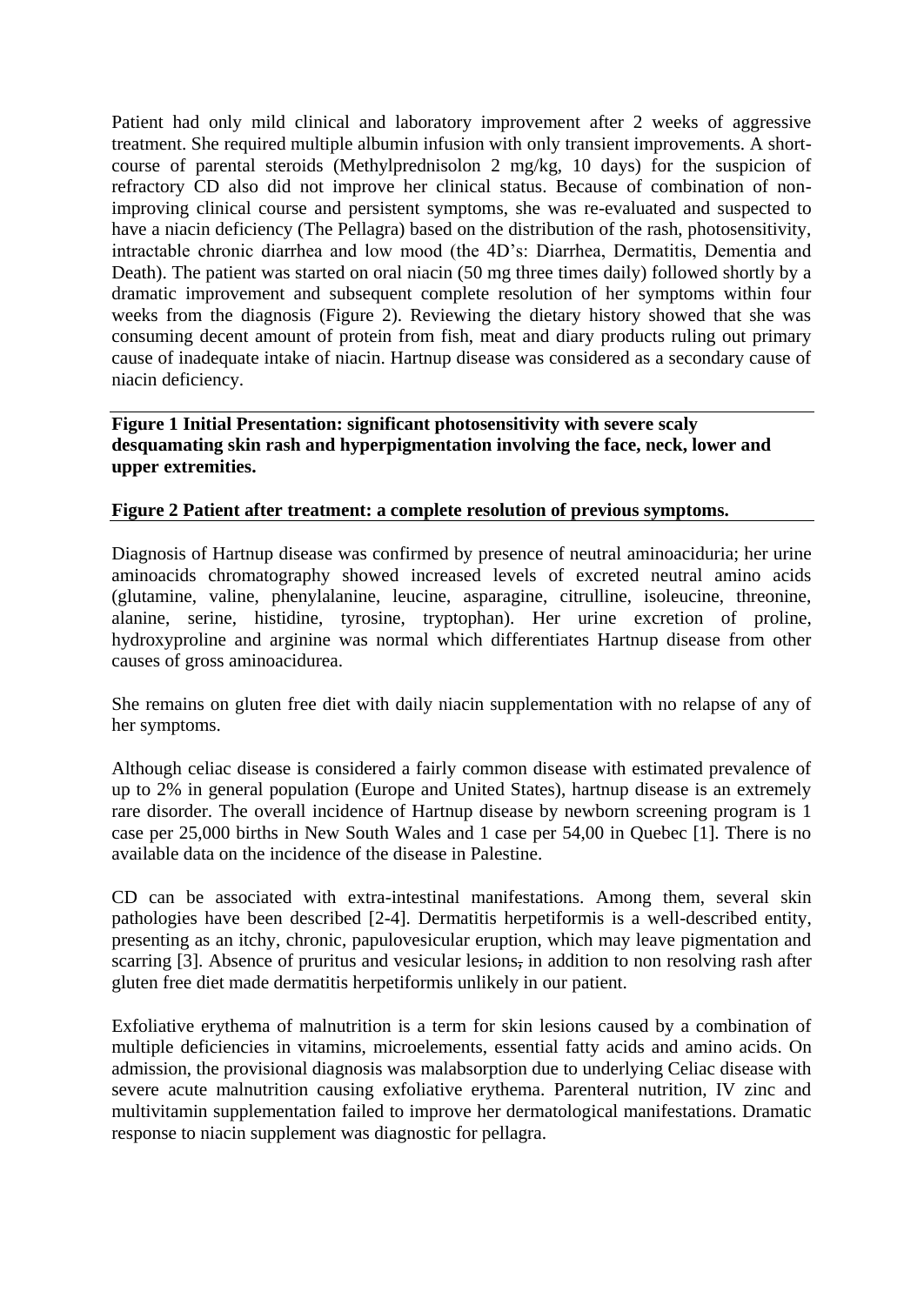Hartnup disorder is an autosomal recessive abnormality of renal and gastrointestinal neutral amino acid transport. [5,6] The failure to resorb amino acids in this disorder is compensated by a protein-rich diet. However, in combination with a poor diet and other factors like malabsorption, more severe symptoms can develop.

Hartnup disorder was first described in two siblings of the Hartnup family in 1956. Soon after its initial description, it was suggested that Hartnup disease results from a tissue specific failure to resorb neutral amino acids in the kidney and intestine.

The causative gene, *SLC6A19,* is located on a locus on short arm of chromosome 5 (band 5p15.33), which encodes a defective transporter [7]. The transporter is found in kidney and intestine, where it is involved in the reabsorption of all neutral amino acids. An abnormality in tryptophan transport leads to niacin deficiency, which is responsible for the pellagra-like eruptions.

In our case, the severity of the skin lesions can be explained by the coexistence of two diseases. Most likely the combined deficiencies in amino acids and proteins led to exacerbation of hartnup disease, which is asymptomatic in the majority of the cases.

Co-occurrence of Hartnup disease and CD is extremely rare with only a single case reported [8].

### **Conclusion**

Presence of Celiac and Hartnup disease in single individual is very rare. It appears that CD with its severe enteropathy have uncovered the Hartnup disease and magnified symptoms of niacin deficiency. Complete nutritional assessment of refractory celiac patient can reveal underlying nutritional deficiency.

### **Consent**

Written informed consent was obtained from the patient's father her legal guardian, for publication of this Case report and any accompanying images. A copy of the written consent is available for review by the Editor of this journal.

The local ethics committee of makassed hospital for publication approved the case for publication.

## **Abbreviation**

CD: Celiac disease.

## **Competing interests**

The authors declare that they have no competing interests.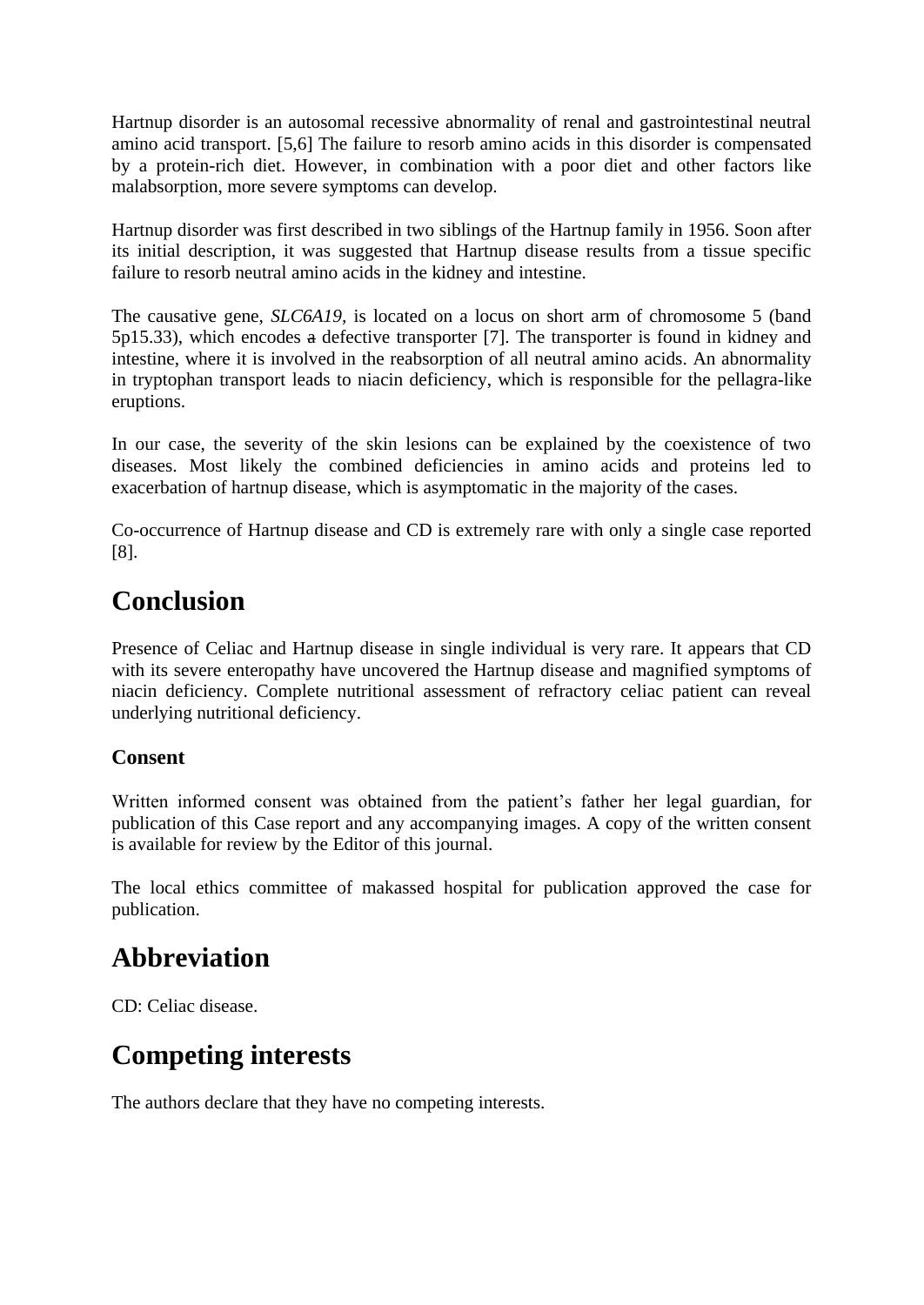## **Authors' contributions**

All authors have been involved in drafting the manuscript, revising it critically for important intellectual content; and have given final approval of the version to be published. Dr. MS had the main role in writing the body of the manuscript. All authors read and approved the final manuscript.

## **Acknowledgement**

The authors would like to thank Dr. Sarah Abu Rumeleh for her excellent care of the patient.

### **References**

1. Levy H: **Hartnup Disorder**. In *The metabolic and molecularbases of inherited disease.* Edited by Scriver CR, Beaudet AL, Sly WS, Valle D. New York: McGraw-Hill; 2001:4957– 4969.

2. Collin P, Reunala T: **Recognition and management of the cutaneous manifestations of celiac disease: a guide for dermatologists.** *Am J Clin Dermatol* 2003, **4:**13–20.

3. Rivera E, Assiri A, Guandalini S: **Celaic disease.** *Oral Dis* 2013, **19:**635–641.

4. Abenavoli L, Proietti I, Leggio L, *et al*: **Cutaneous manifestations in celiac disease.** *World J Gastroenterol* 2006, **12:**843–852.

5. Kraut JA, Sachs G: **Hartnup disorder: unraveling the mystery.** *Trends Pharmacol Sci* 2005, **26:**53–55.

6. Broer S, Cavanaugh JA, Rasko JEJ: **Neutral amino acid transport in epithelial cells and its malfunction in Hartnup disorder.** *Biochem Soc Trans* 2005, **33:**part 1.

7. Seow HF, Bröer S, Bröer A, *et al*: **Hartnup disorder is caused by mutations in the gene encoding the neutral amino acid transporter SLC6A19.** *Nat Genet* 2004, **9:**1003.

8. Sander CS, Hertecant J, Abdulrazzaq YM, Berger TG: **Severe exfoliative erythema of malnutrition in a child with coexisting coeliac and Hartnup's disease.** *Clin Exp Dermatol* 2008, **34:**178–182.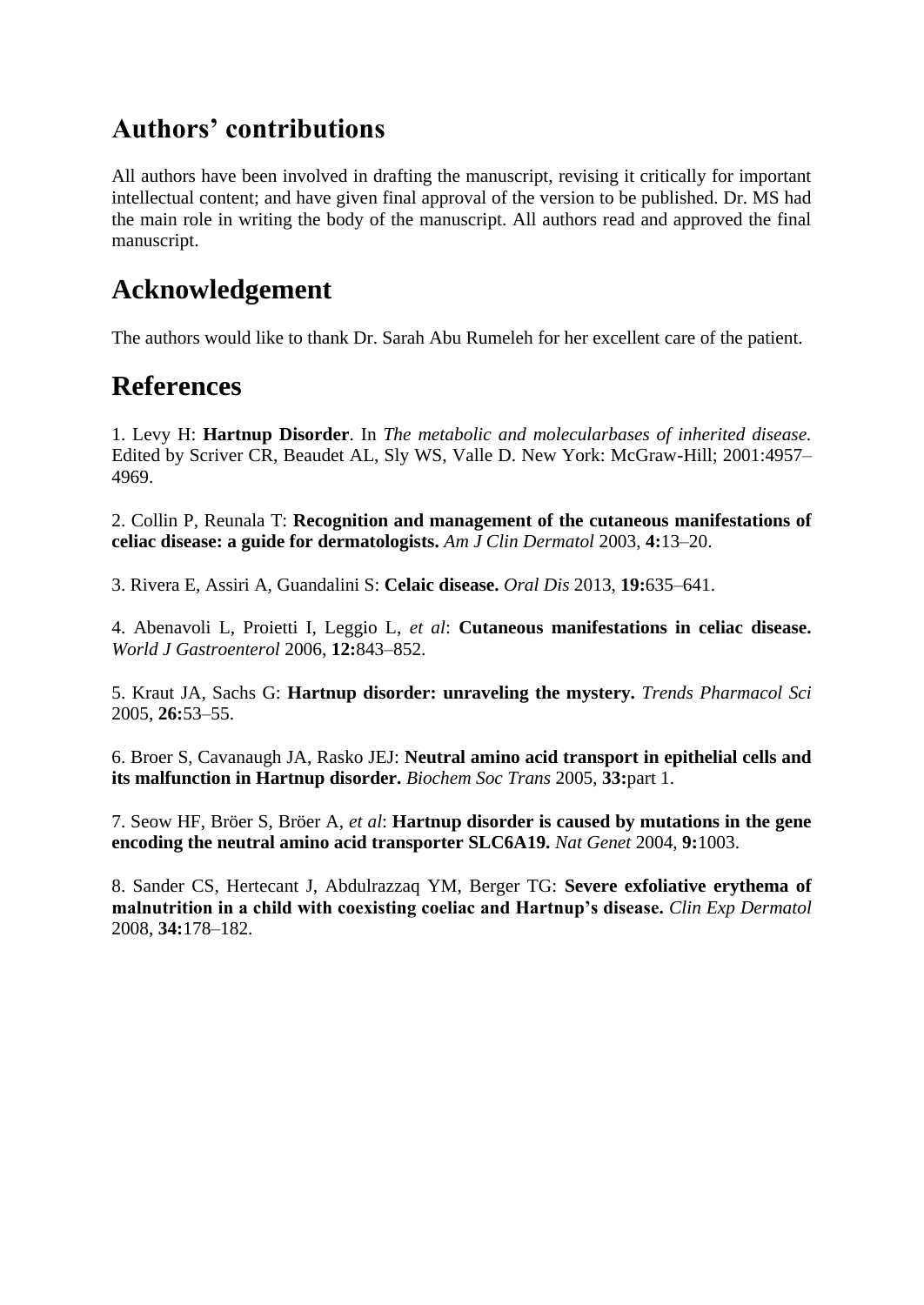